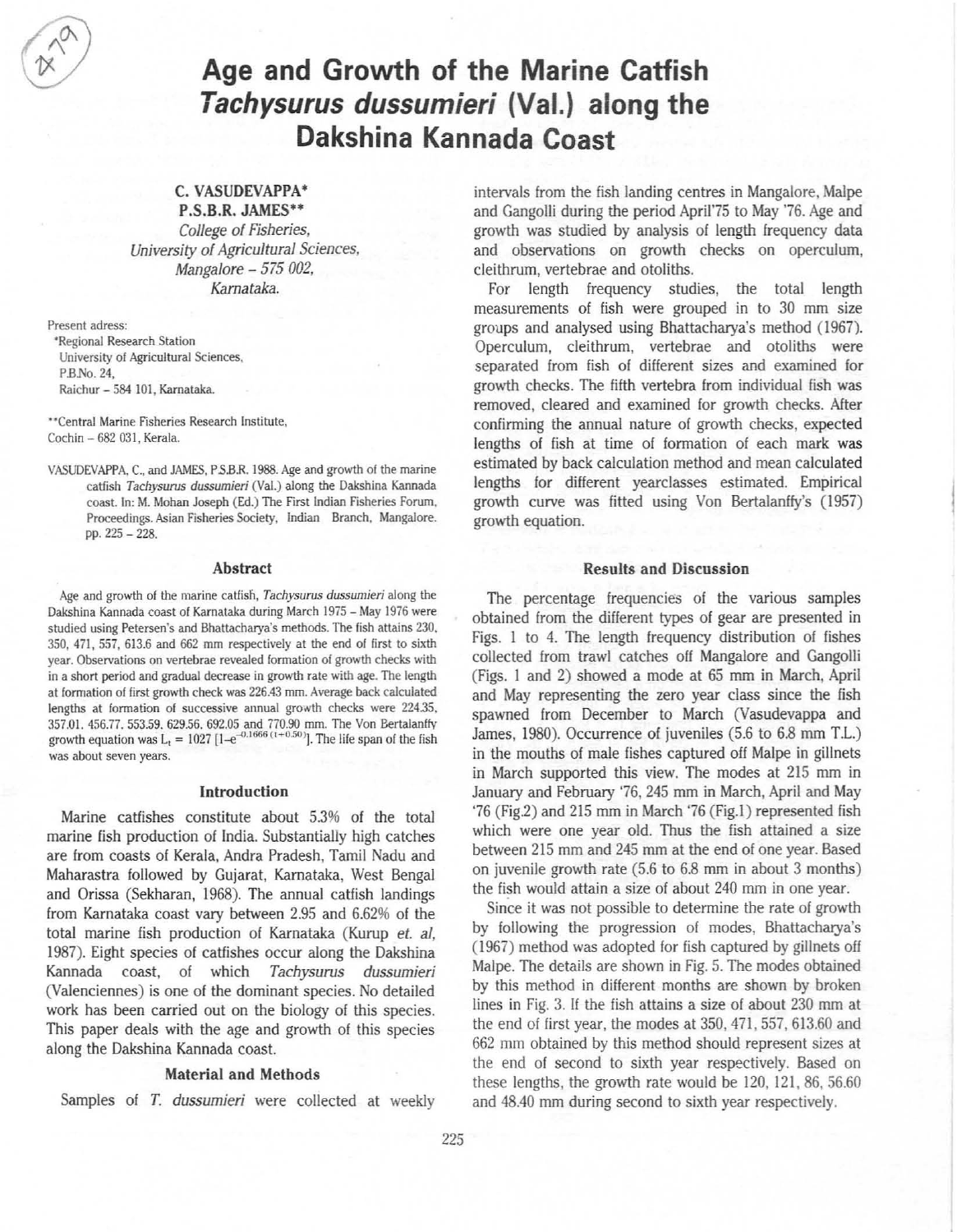Examination of growth checks on hard parts indicated occurrence of equal number of growth checks on all hard parts of a given fish. The average length of fish for one to six growth check varied from 244.08 to 248.15 mm, 363.9 to 369.5 mm, 482.71 to 484.5 mm, 566.64 to 569.79 mm, 626.7 to 626.82 mm and 688.33 to 708.33 mm respectively. Only the vertebra of fish 790 mm T.L. had seven growth checks.

The seasonality of growth checks formation was foundout by examining growth checks in formation. Vertebrae with growth checks in formation were observed in November and January to April (Fig.6). Though this period coincided with spawning season of the species (Vasudevappa and James, 1980), occurrence of growth checks in immature fish, rules out the possibility of their being spawning marks.

The first growth check in the process of formation occurred in fish of size 205 to 235 mm. compared well with the estimated length at the end of first year (230 to 240 mm). The ratio of distances between the vertebral focus and the first growth check and between the successive growth checks showed a decreasing trend indicating decrease in growth with age.

The length of fish at the time of formation of successive annuli was back calculated for each fish from relation log Y  $=$  a + b log X where Y was the radius of vertebrae and X the length of fish. The values of a and b were 1.4460 and 0.8878 respectively and the correlation co-efficient (0.9959) was highly significant. For back calculation, the regression co-efficient ( $b = 0.8878$ ) of total length on radius of vertebrae (Smith 1955) was used as the estimates of back calculation formula are based on a calculated slope which eliminates any error arising when a direct relation is assumed. Therefore the formula log  $l_n = \log L_t + b$  (log  $r_n$ )  $-$  log R<sub>t</sub>) where  $l_n$  was length of fish at age n, L<sub>t</sub> the length at the time of capture,  $r_n$  the radius of vertebrae at age n,  $R_t$  the total radius of vertebra the time of capture, was used for back calculation. The results (Table-I) indicate that the rate of growth is 132.66, 100.76, 95.82, 72.97 and 65.49 mm during second to sixth year of life respectively. The length increment of 78.85 mm during the seventh year is rather high probably because of scanty data. The Von Bertlanffy

growth equation (Von Bertlanffy, 1957) based on back calculated lengths was  $1^t = 1027$  (1-e<sub>-0.1666 (t+0.50</sub>). Singh and Rege (1968) who estimated the age of T. *sona* based on growth checks showed good agreement between back calculated lengths and modes in length frequency plot, but not between von Bertlanffy's theoretical growth increments and length frequency modes. Pantulu (1961) examined the annual nature of growth checks found on pectoral spines in *Mystus gulio* and found good agreement between this method and Petersen's method.

The life span of *T. dussumieri* may be about seven years, as indicated by modes in the length frequency distribution and annuli on bones. Fish of one to five year elasses are captured in gillnets and hook and line, the majority being three to five year classes. fn trawl nets, the majority of fish captured belonged to zero and first year classes.

#### References

- Bertalanffy, L. Von, 1957, Quantitative laws in metabolism and growth. Quart. Rev. Biol., 32:217-231.
- **Bhattacharya, CG., 1961, A simple method resolution of a distribution in to Gaussian components. Biometrics., 23 (1):115-135.**
- Kurup, K.N., Nair, G.K.K., Annam, V.P., Kant, A., Beena, M.R., and **Kambadkar, L 1987. An appraisal of the marine fisheries of Kamataka and Goa. CMFRi Special publication; 36 pp. 104.**
- **Pantulu, VR, 1961 , Determination of age and growth of Mystus gulio (Ham) by the use of pectoral spines with observations on its biology and fishery in Hoogly estuary. Proc. Nat. Inst. Sci. India.,**  27B: 198-225.
- **Sekharan. K.V., 1968. The cat-fish resources of the coasts of Andhra Pradesh. Orissa and West Bengal, Proceedings of the Symposium on the living resources of the Seas around India. Special**  publication. C.M.F.R.I. pp. 517-536. 1973.
- **Singh, V.D. and Rege. MS., 1968, Observations on age and growth of Tachysurus sona (Ham). J. Bombay Nat. Hist Soc,. 65(1):75..87.**
- **Smith. S.B., 1955. The relation between scale diameter and body length of Kamloops trout, Sa/mo gairdneri kam/oops. J. Fish Res. Bd.**  Canada., 12:742-753.
- **Vasudevappa, C. and James, P S.BR., 1980. Maturity and spawning of the marine cat-fish** *T, dussumieri* **(Val.) along the South Kanara coast.**  Proc. Indian Natn Science Acad. B-46, No.1, pp 90-95.

#### Table 1. Average lengths (mm) of *T. dussumieri*, estimated by various methods

| Age (years) | Vertebral studies | Bhattacharva's method | Growth equation |
|-------------|-------------------|-----------------------|-----------------|
|             | 224.35            | 230.00                | 226.15          |
|             | 357.01            | 350.00                | 349.39          |
|             | 457.77            | 471.00                | 453.32          |
|             | 553.59            | 557.00                | 541.13          |
|             | 626.56            | 613.60                | 615.89          |
|             | 692.05            | 662.00                | 678.95          |
|             | 770.90            | $\sim$                | 732.23          |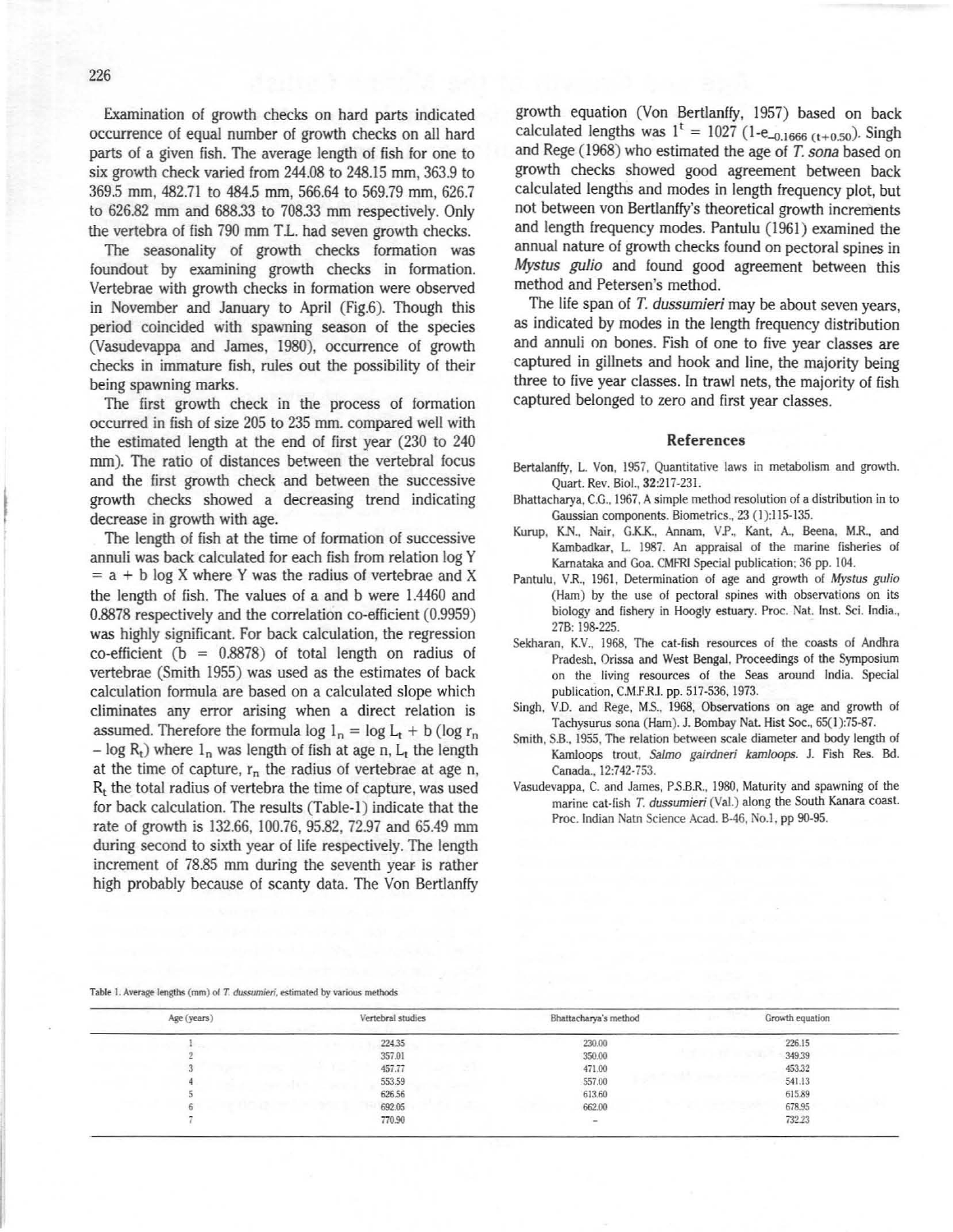

Fig. 1. Length frequency curves of T. dussumieri captured off Gangolli (trawl nets).

Fig. 3. Length frequency curves of T. dussumieri captured off Malpe (gillnets).



Fig. 2. Length frequency curves of T. dussumieri captured off Mangalore (trawl nets).

Fig. 4. Length trequency curves of T. dussumieri captured off Gangolli (hook and line).